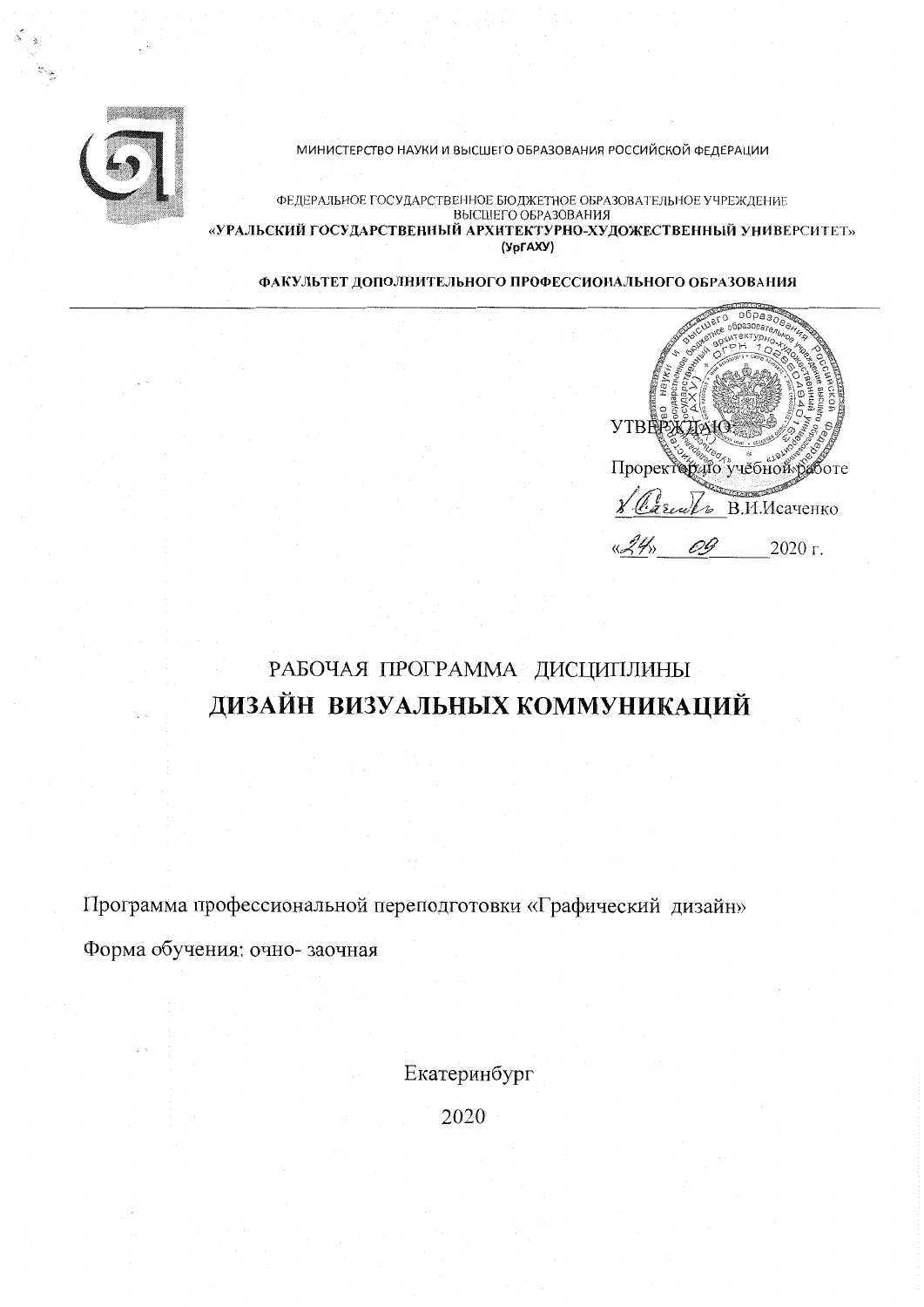### 1. ОБЩАЯ ХАРАКТЕРИСТИКА ПРОГРАММЫ

#### Место лиспинлины в структуре образовательной программы, связи с другими дисци- $1.1$ плинами.

Дисциплина «Дизайн визуальных коммуникаций» входит в базовый модуль дисциплин программы профессиональной переподготовки «Графический дизайн»

Достигнутый уровень профессиональной подготовки является необходимым для дальнейшего освоения дисциплины проектного и профессионально-технического модуля.

процессе изучения дисциплины происходит формирование у обучающегося B профессиональных компетенций для выполнения нового вида профессиональной деятельности при закреплении практических навыков, умения и владения основами композиции, в соответствии с квалификационными требованиями профессионального стандарта по профессии графический дизайнер.

#### $1.2$ Аннотация содержания дисциплины:

Освоение дисциплины направлено на изучение информации, необходимой для работы над дизайн-проектом объекта визуальной информации, идентификации и коммуникации.

Формирование профессиональных компетенций, отражающихся в знании общих принципов и подходов к разработке различных форматов визуальной коммуникации, умении пользоваться возможностями и средствами дизайна в создании проектов визуальной коммуникации как самостоятельно, так и в кооперации со специалистами в сфере иных видов социальной коммуникации и владении комплексом информационно-технологических знаний, навыками работы с дизайн- технологиями в основных форматах маркетинговых и социальных коммуникаций

Определение композиционных приемов и стилистических особенностей проектируемого объекта визуальной информации, идентификации и коммуникации.

Разработка дизайн- макета объекта визуальной информации, идентификации и коммуникации.

#### 1.3 Краткий план построения процесса изучения дисциплины:

Процесс изучения дисциплины включает лекции и практическую работу, в рамках которой обучающийся выполняют практические упражнения. При изучении дисциплины применяются формы интерактивного обучения, технологии взаимооценки.

Форма заключительного контроля при промежуточной аттестации - зачет с оценкой.

Зачет по дисциплине носит интегрированный характер, учитывающий результаты оценивания участия обучающихся в аудиторных занятиях, качества и своевременности выполнения практических (графических) упражнений

#### 1.4. Планируемые результаты обучения по дисциплине

Изучение дисциплины является этапом формирования у обучающегося новых компетенций: формирование у обучающегося профессиональных компетенций для выполнения нового вида профессиональной деятельности при закреплении практических навыков, умения и владения основами разработки интерактивных объектов и сред, в соответствии с квалификационными требованиями квалификационного справочника по профессии «графический дизайнер».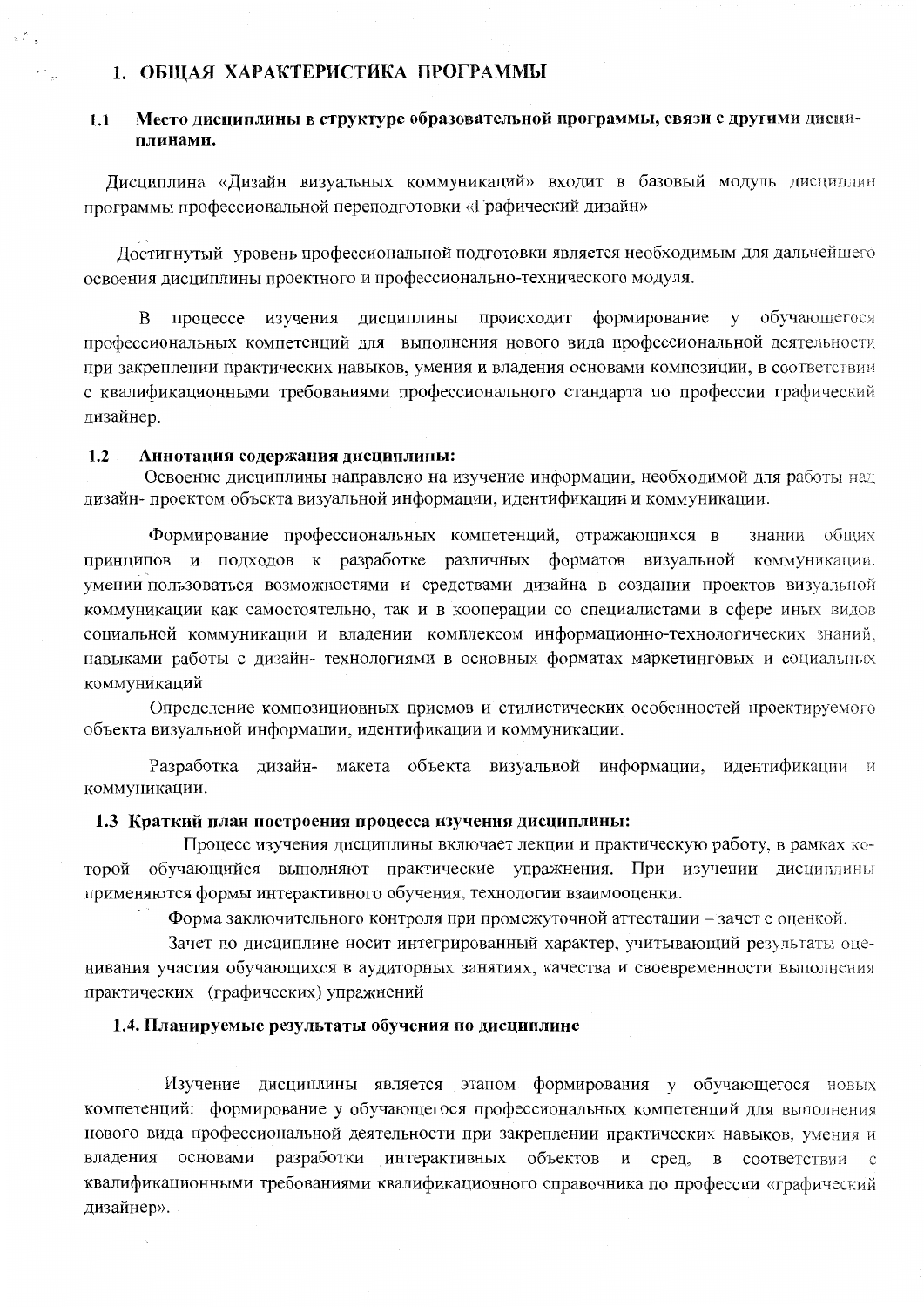Способность анализировать и определять требования к дизайн-проекту и синтезировать набор возможных решений задач и подходов в выполнению дизайн-проекта (ПК-4)

# Способность применять методы научных исследований при создании дизайн- проектов и обосновать новизну собственных концептуальных исследований (ПК-12)

Результаты освоения дисциплины направлены на формирование профессиональных компетенций и получении возможности продемонстрировать следующие результаты:

- знать общие принципы и подходы к разработке различных форматов визуальной коммуникации;

- уметь пользоваться возможностями и средствами дизайна в создании проектов визуальной коммуникации как самостоятельно, так и в кооперации со специалистами в сфере иных видов социальный коммуникации;

- владеть комплексом информационно-технологических знаний, навыками работы с дизайн-технологиями в основных форматах маркетинговых и социальных коммуникаци

1.5. Общая трудоемкость дисциплины составляет - 36 часов.

# 2. СОДЕРЖАНИЕ ДИСЦИПЛИНЫ

## Раздел 1. «Визуальные коммуникации: их роль и развитие в живой природе, в истории возникновения и развития культуры и цивилизации».

Тема 1. Вводная лекция. Базовые понятия и определения в дизайне визуальных коммуникаций. Значение визуальных коммуникаций в живой природе, доисторический период, античные цивилизации, средние века.

Тема 2. История профессиональной деятельности в сфере проектирования и управления визуальными коммуникациями. Формирование основных типов и «форматов» визуальной коммуникации. Изобразительное искусство, типографика, сценография, драматургия как первоисточники современных технологий визуальной коммуникации.

Тема 3. Типология коммуникативных задач. «Единица интерактивности» - нарушение стереотипов восприятия, мотивирующая адресата на ответные действия. Знакомство с актуальными примерами решения коммуникативных задач. «Идеальный формат» - короткое видео. Демонстрация примеров.

# Раздел 2. «Бренд-технологии: основы маркетинговых коммуникаций. Разработка, позиционирование, управление брендами.»

Тема 4. Базовые понятия и определения. Истории известных торговых марок. Примеры продвижения и эволюции мировых и региональных брендов.

Тема 5. Айдентика торговой марки. Логотип, цветографика и другие средства визуальной идентификации. Полиформная айдентика. Тренды в айдентике, логотипах.

Тема 6. Продвижение и рыночное позиционировании торговой марки.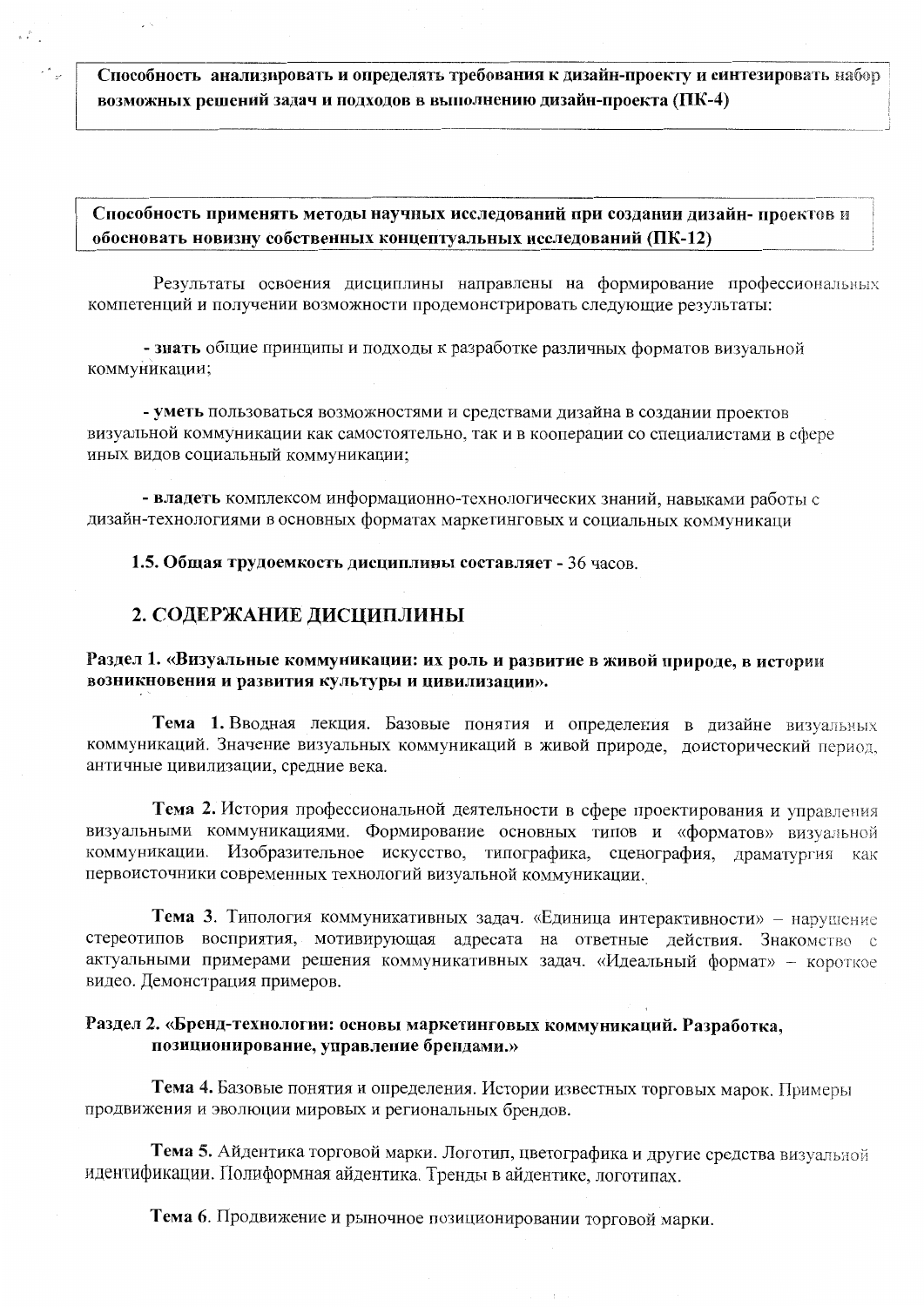Типовые модели и стратегии позиционирования. Примеры эффективной маркетинговой коммуникации.

# Раздел 3. «Сетевые технологии в визуальных коммуникациях»

Тема 7. Всемирная сеть, сетевые сообщества, вирусная коммуникация. Технология проектирования и запуска вирусных форматов.

Тема 8. Создание сетевых площадок и пространств коммуникации.

Тема 9. Актуальные примеры сетевого позиционирования, тенденции и стилевые предпочтения.

#### Раздел 4. «Полиграфические технологии в визуальных коммуникациях»

Тема 10. Дизайн книг и периодических изданий. Онлайн-технологии верстки ежедневной прессы.

Тема 11. Плакат (и близкие по типу форматы - календарь, сити-формат, биллборд) как средство визуальных коммуникаций. Социальный плакат.

Тема 12. Иллюстрирование. Креативная фотографика и ретуширование. Художественные и проектные аспекты в работе профессионального иллюстратора.

Тема 13. История упаковочных технологий. Проектирование упаковки. Комплексный подход к разработке упаковки в системе бренд-позиционирования. Примеры современных креативных решений в упаковке.

Тема 14. Сувениры и «презентационные комплекты» как объект креативной графики.

Тема 15. Современная инфографика. Примеры и сетевые ресурсы.

#### Раздел 5. «Технологии дополненной и виртуальной реальности»

. Тема 16. Видео и компьютерные технологии, виртуальные среды и пространства. виртуальная и дополненная реальность. Кинематограф. Гейм-дизайн. Разработка и продвижение сетевых игр. Продакт-плейсмент. Сериалы.

Тема 17. Визуальные коммуникации в городской среде. Наружная реклама. Городская среда и общественные интерьеры как пространство коммуникаций. Вирусные объекты и интерактивные инсталляции.

Тема 18. Анимация, анимированная инфографика и текстографика. Синематографика. Мэтт-пейнт.

Тема 19. Диджитал Арт. Экспо-дизайн. Евент-дизайн.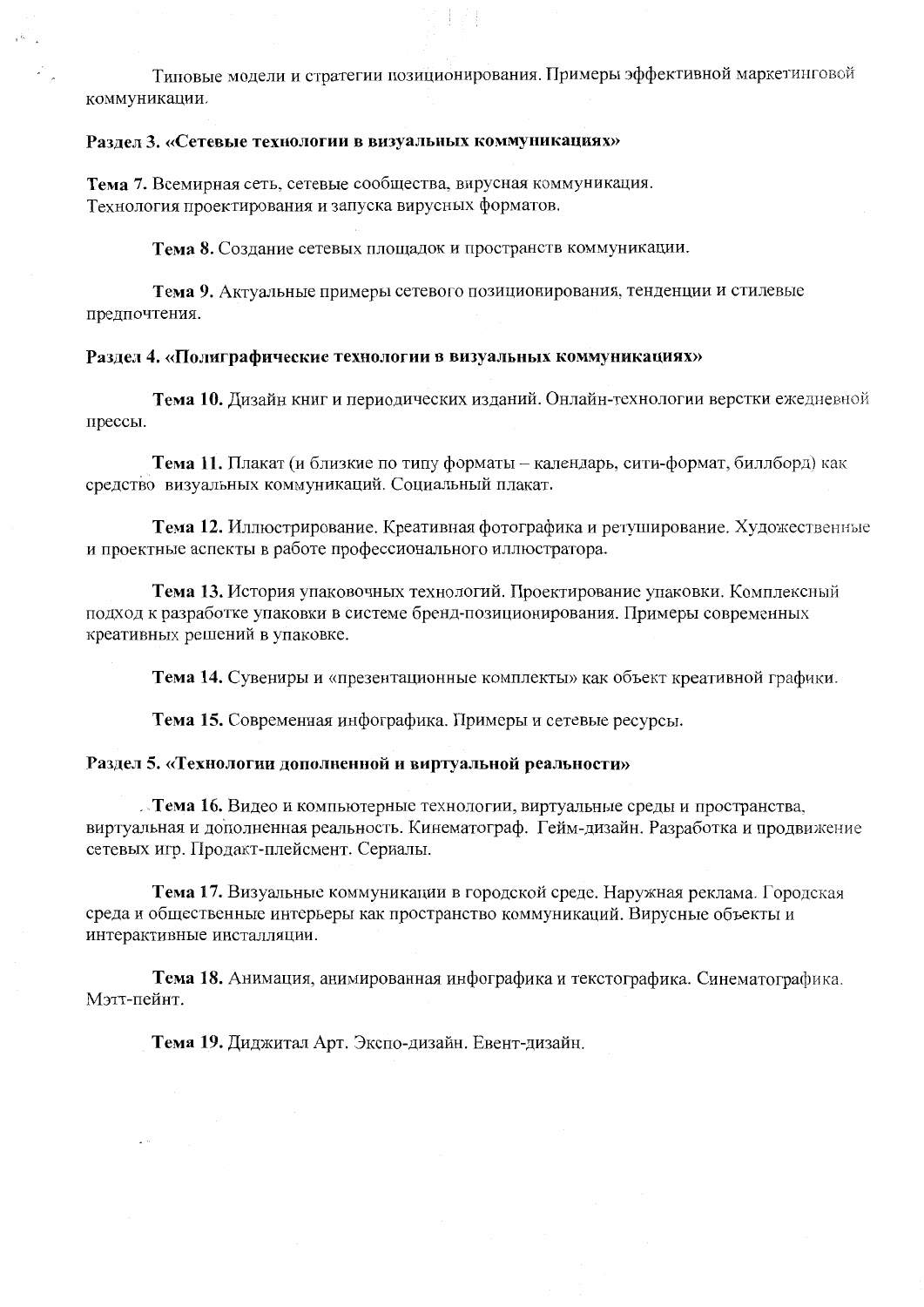# 3. РАСПРЕДЕЛЕНИЕ УЧЕБНОГО ВРЕМЕНИ

# 3.1 Распределение часов дисциплины по темам и видам учебных занятий

| Раздел дисциплины,                                                                                                                           | <b>BCETO</b> | Аудиторные занятия<br>(часы) |                     | Формы текущего                 |
|----------------------------------------------------------------------------------------------------------------------------------------------|--------------|------------------------------|---------------------|--------------------------------|
| тема                                                                                                                                         | часов        | Лекции                       | Практич.<br>занятия | контроля<br>успеваемости       |
| Раздел 1. «Визуальные коммуникации: их<br>роль и развитие в живой природе, в истории<br>возникновения и развития культуры и<br>цивилизации». | 8            | 4                            | 4                   | Практическая<br>работа № 1     |
| Раздел 2. «Бренд-технологии: основы<br>маркетинговых коммуникаций. Разработка,<br>позиционирование, управление брендами.»                    | 8            | 4                            | 4                   | Практическая<br>работа № 2     |
| Раздел 3. «Сетевые технологии в<br>визуальных коммуникациях»                                                                                 | 8            | 4                            |                     | Практическая<br>работа № 3     |
| Раздел 4. «Полиграфические технологии в<br>визуальных коммуникациях                                                                          | 6            | $\overline{2}$               | 4                   | Практическая<br>работа $N_2$ 4 |
| Раздел 5. «Технологии дополненной и<br>виртуальной реальности»                                                                               | 6            | $\overline{2}$               | 4                   | Практическая<br>работа № 5     |
| <b>ATOFO</b>                                                                                                                                 | 36           | 16                           | 20                  | зачет                          |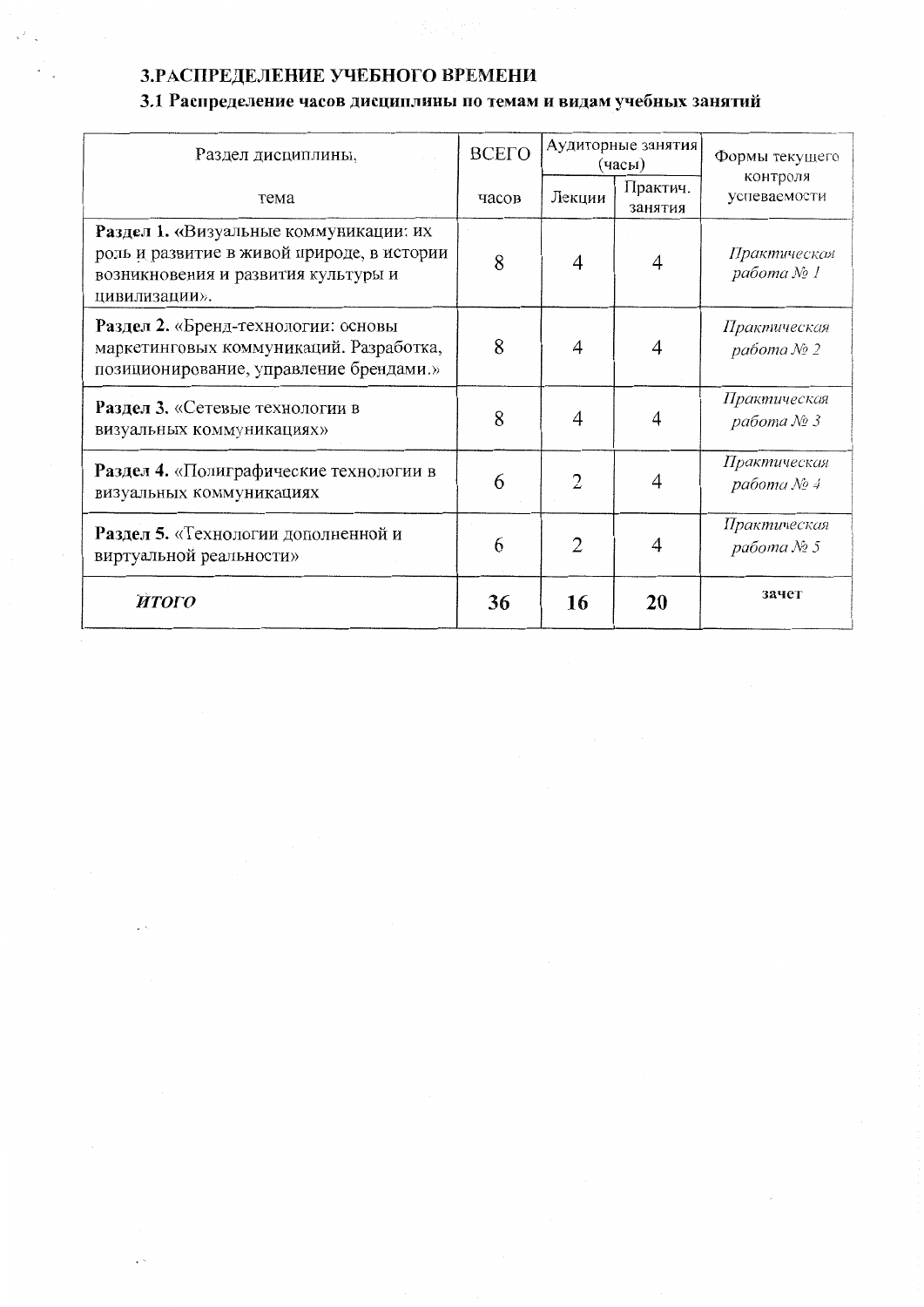# 4. ПРИМЕРНЫЕ ТЕМЫ ПРАКТИЧЕСКИХ ЗАНЯТИЙ

 $\gamma\sim$ 

Υÿ,

 $\sim$   $\sim$ 

| No        | № практических Название тем |                           | Формируемые компетенции (или их                | Кол-во |
|-----------|-----------------------------|---------------------------|------------------------------------------------|--------|
| $\ln/\pi$ | работ                       | практических работ        | части)                                         | часов  |
|           | Практическая                | Раздел 1. «Визуальные     | Изучение информации, необходимой 4,0           |        |
|           | работа № 1                  | коммуникации: их роль и   | для работы над дизайн-проектом                 |        |
|           |                             | развитие в живой природе, | объекта визуальной информации,                 |        |
|           |                             | в истории возникновения и | идентификации и коммуникации.                  |        |
|           |                             | развития культуры и       | Определение композиционных                     |        |
|           |                             | цивилизации».             | приемов и стилистических                       |        |
|           |                             |                           | особенностей проектируемого                    |        |
|           |                             | «Генерация жестового      | объекта визуальной информации,                 |        |
|           |                             | визуального сообщения     | идентификации и коммуникации                   |        |
|           |                             | идентифицирующего         |                                                |        |
|           |                             | характера»                |                                                |        |
| 2         | Практическая                | Раздел 2. «Бренд-         | Изучение информации, необходимой $ 4,0\rangle$ |        |
|           | работа № 2                  | технологии: основы        | для работы над дизайн-проектом                 |        |
|           |                             | маркетинговых             | объекта визуальной информации,                 |        |
|           |                             | коммуникаций.             | идентификации и коммуникации.                  |        |
|           |                             | Разработка,               |                                                |        |
|           |                             | позиционирование,         |                                                |        |
|           |                             | управление брендами».     |                                                |        |
|           |                             |                           |                                                |        |
|           |                             | «Воспроизведение          |                                                |        |
|           |                             | ключевых визуальных       |                                                |        |
|           |                             | констант известных        |                                                |        |
|           |                             | брендов»                  |                                                |        |
| 3         | Практическая                | Раздел 3. «Сетевые        | Изучение информации, необходимой 4,0           |        |
|           | работа № 3                  | технологии в визуальных   | для работы над дизайн-проектом                 |        |
|           |                             | коммуникациях»            | объекта визуальной информации,                 |        |
|           |                             |                           | идентификации и коммуникации.                  |        |
|           |                             | «Генерация идеи           | Определение композиционных                     |        |
|           |                             | визуального сообщения с   | приемов и стилистических                       |        |
|           |                             | вирусным                  | особенностей проектируемого                    |        |
|           |                             | потенциалом»              | объекта визуальной информации,                 |        |
|           |                             |                           | идентификации и коммуникации                   |        |
| 4         | Практическая                | Раздел 4.                 | Изучение информации, необходимой 4,0           |        |
|           | работа № 4                  | «Полиграфические          | для работы над дизайн-проектом                 |        |
|           |                             | технологии в визуальных   | объекта визуальной информации,                 |        |
|           |                             | коммуникациях»            | идентификации и коммуникации.                  |        |
|           |                             |                           | Определение композиционных                     |        |
|           |                             | «Генерация идеи           | приемов и стилистических                       |        |
|           |                             | оригинального сувенира,   | особенностей проектируемого                    |        |
|           |                             | связанного с медиа-       | объекта визуальной информации,                 |        |
|           |                             | событием»                 | идентификации и коммуникации                   |        |
|           |                             |                           | Разработка дизайн-макета объекта               |        |
|           |                             |                           | визуальной информации,                         |        |
|           |                             |                           | идентификации и коммуникации.                  |        |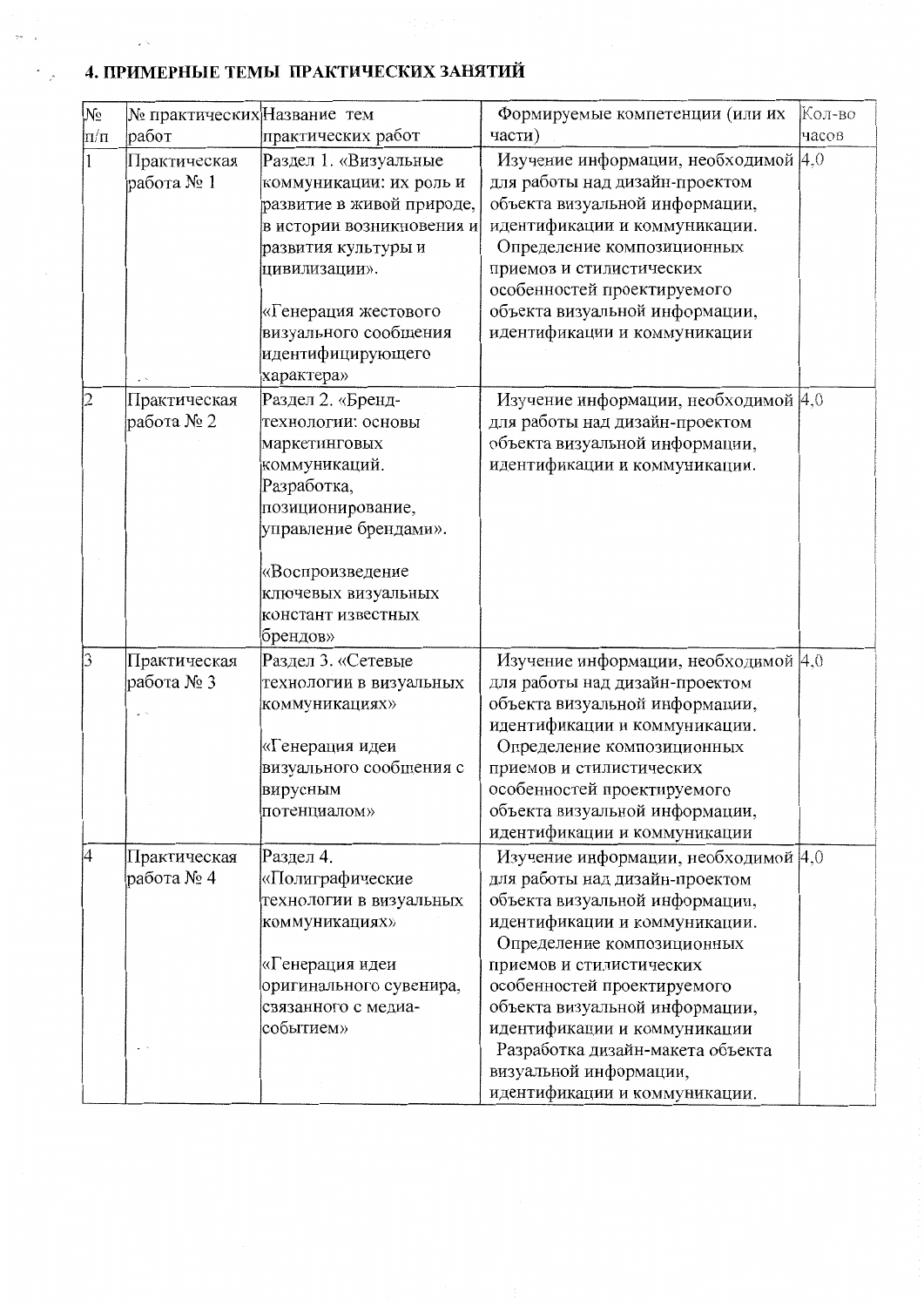|     |                              | Итого                                                                                                                                                    |                                                                                                                                                                                                                                                              | 20,0 |
|-----|------------------------------|----------------------------------------------------------------------------------------------------------------------------------------------------------|--------------------------------------------------------------------------------------------------------------------------------------------------------------------------------------------------------------------------------------------------------------|------|
|     | работа № 5<br>$\sim$ $^{-1}$ | дополненной и<br>виртуальной реальности»<br>«Генерация эскиз-идеи<br>и принципа работы<br>интерфейса дополненной<br>реальности для бытового<br>процесса» | для работы над дизайн-проектом<br>объекта визуальной информации,<br>идентификации и коммуникации.<br>Определение композиционных<br>приемов и стилистических<br>особенностей проектируемого<br>объекта визуальной информации,<br>идентификации и коммуникации |      |
| 15. | Практическая                 | Раздел 5. «Технологии                                                                                                                                    | Изучение информации, необходимой $ 4,0\rangle$                                                                                                                                                                                                               |      |

Реализация программы дисциплины «Дизайн визуальных коммуникаций» предполагает использование следующих технологий: традиционные лекционные занятия под руководством преподавателя в аудитории, а также практические занятия с разбором конкретных ситуаций.

Практические занятия проводятся в составе малых групп (2-3 учащихся) или индивидуально в режиме самостоятельной работы.

В учебном процессе используются следующие методы обучения: словесные (индуктивные и репродуктивные, интерактивный «скрайбинг»), наглядные (дедуктивные и наглядно-поисковые, включая сетевую онлайн-работу самостоятельную и с преподавателем), методы стимулирования к процессу обучения (создание эмоционально-нравственных ситуаций, метод предъявления требований, поощрения и наказания), методы контроля и самоконтроля (обсуждения в группе).

### 4.1. Контрольные вопросы

- Основные форматы дизайна визуальных коммуникаций
- Понятие интерактивности в социальных коммуникациях
- Преимущества и недостатки полиграфических форматов.
- Дополненная и виртуальная реальность как формы реализации интерактивности
- Бренд-технологии: айдентика и позиционирование
- Имиджевые коммуникации, глобальный консьюмеризм

• Взаимодействие визуального образа, программируемых алгоритмов, материалов и технологий в проектировании интерактивных сред и объектов

- Инфографика: принципы проектирования, функции и стиль
- Преимущества и недостатки наружной рекламы

Зачет с оценкой по дисциплине выставляется при условии 90% посещаемости занятий, активной работы в аудитории и выполнения практических зданий (работ).

В случае пропуска занятия или отсутствия активной работы на занятии обучающийся отвечает на вопросы по пропущенным или не отработанным им темам.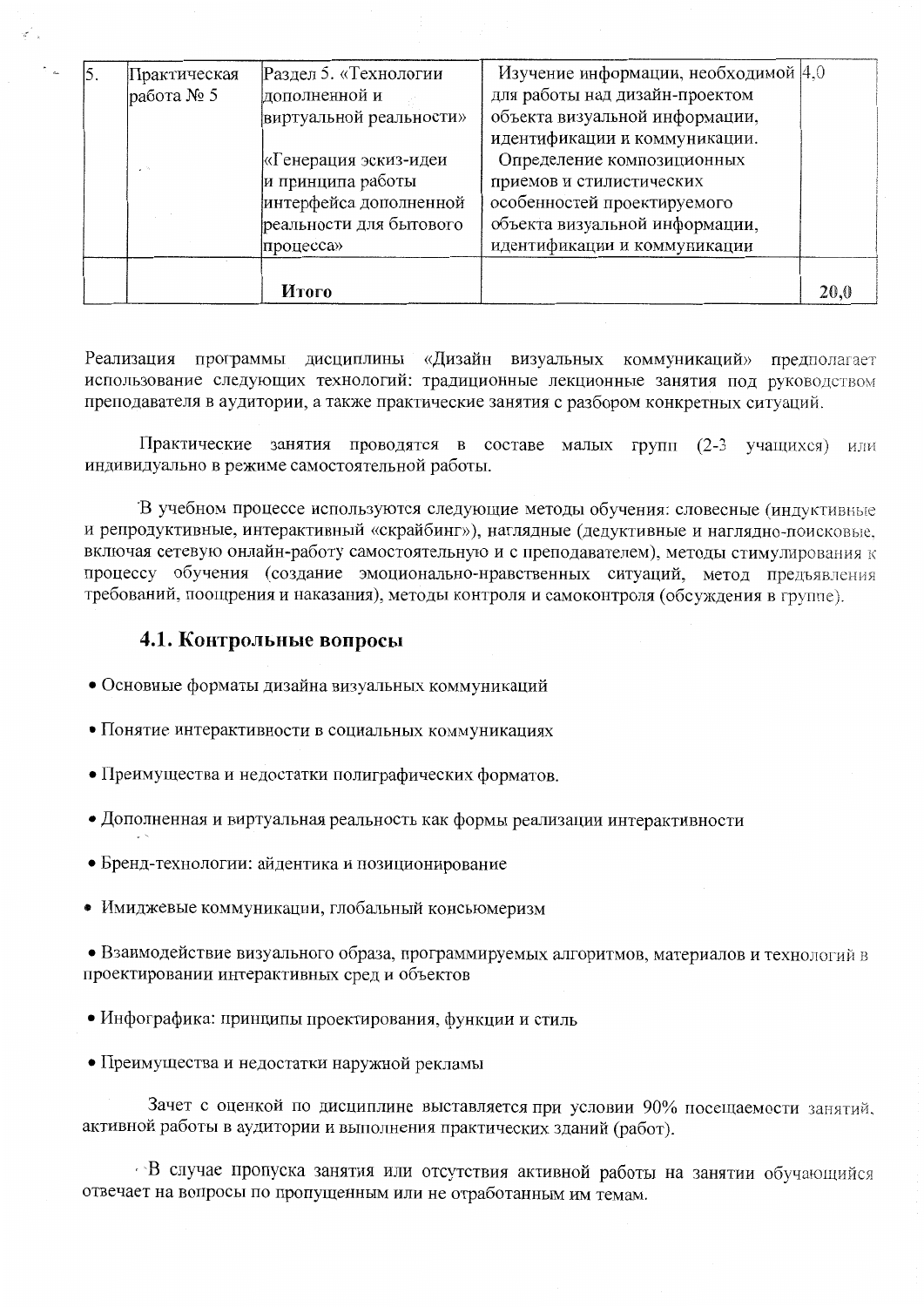Оценка не выставляется обучаемому в случае, если при пропуске занятия или отсутствии работы на нем он не может ответить на вопросы пропущенной или не отработанной им теме, а также при невыполнении практических работ.

# 5. МАТЕРИАЛЬНО-ТЕХНИЧЕСКОЕ ОБЕСПЕЧЕНИЕ ДИСЦИПЛИНЫ

#### Основная литература

- 1. 1. Дизайн в рекламе: основы графического проектирования: учебное пособие для вузов / Р. Ю. Овчинникова; под ред. Л. М. Дмитриевой. - М. : Юнити-Дана, 2013. - 239 с. - Режим доступа: http://biblioclub.ru/index.php?page=book&id=115010&sr=1
- 2. Архетий и символ в рекламе: учеб. пособие / И. Г. Пендикова, Л. С. Ракитина; под ред. Л. М. Дмитриевой. - М.: ЮНИТИ-ДАНА, 2013. - 303 с. - Режим доступа: http://biblioclub.ru/index.php?page=book&id=114725&sr=1

3. Самарина В. П. Основы предпринимательства: учеб. пособие / В. П. Самарина. - 2-е изд., перераб. -M.: KHOPYC, 2010. - 224 c.

4. Афонасова, М.А. Бизнес-планирование [Электронный ресурс]: учебное пособие / М.А. Афонасова; ТУСУР. - Томск: Эль Контент, 2012. - 108 с.. - - РЕЖИМ ДОСТУПА: http://biblioclub.ru/index.php?page=book&id=208641

Марусева, И.В. Творческая реклама [Электронный ресурс]: приемы и методы ее создания (художественноаналитическое исследование): монография / И.В. Марусева. - Москва; Берлин: Директ-Медиа, 2015. - 419 с.: ил. - - РЕЖИМ ДОСТУПА: http://biblioclub.ru/index.php?page=book&id=276141

# Дополнительная литература

1. Марочкина, С.С. Введение в специальность: реклама [Электронный ресурс]: учебное пособие / С.С. Марочкина, Л.М. Дмитриева, Е.В. Азарова. - Москва: Юнити-Дана, 2015. - 239 с.: ил. - - РЕЖИМ ДОСТУПА: http://biblioclub.ru/index.php?page=book&id=114757

2. Тарасова О. П. Организация проектной деятельности дизайнера: учеб. пособие. - Оренбург: ОГУ, 2013. - 133 с. -Режим доступа: http://biblioclub.ru/index.php?page=book&id=270309&sr=1

3. Макашев, М. О. Бренд-менеджмент: учеб. пособие / М. О. Макашев. - СПб.: Питер, 2013. - Режим доступа: http://biblioclub.ru/index.php?page=book&id=114390&sr=1

4. Экономика отечественных СМИ: учеб. пособие / С. М. Гуревич. - 4-е изд., перераб. и доп. - М.: Аспект Пресс, 2009. - 296 с. - Библиогр.: с. 292. - Допущено Советом по журналистике УМО по классич. универ. образованию. - Режим доступа: http://biblioclub.ru/index.php?page=book\_view&book\_id=104044

### Программное обеспечение и Интернет-ресурсы

intmedia.ru, videofabrika.ru, russianvisualartists.ru, adme.ru, kak.ru, logolounge.com

ru.wikipedia.org/wiki/Интерактивность

old.russ.ru/netcult/99-06-16/goralik.htm

computerra.ru/offline/1999/316/3258/

websoft.ru/db/wb/B1A04995D82EE861C32573830029B1A3/doc.html

electroland.net

primavend.ru/

# 6. Материально-техническое обеспечение дисциплины

Для проведения занятий используется аудитория, оборудованная учебной мебелью (столы, стулья) в соответствии с количеством студентов, в процессе лекционных занятий